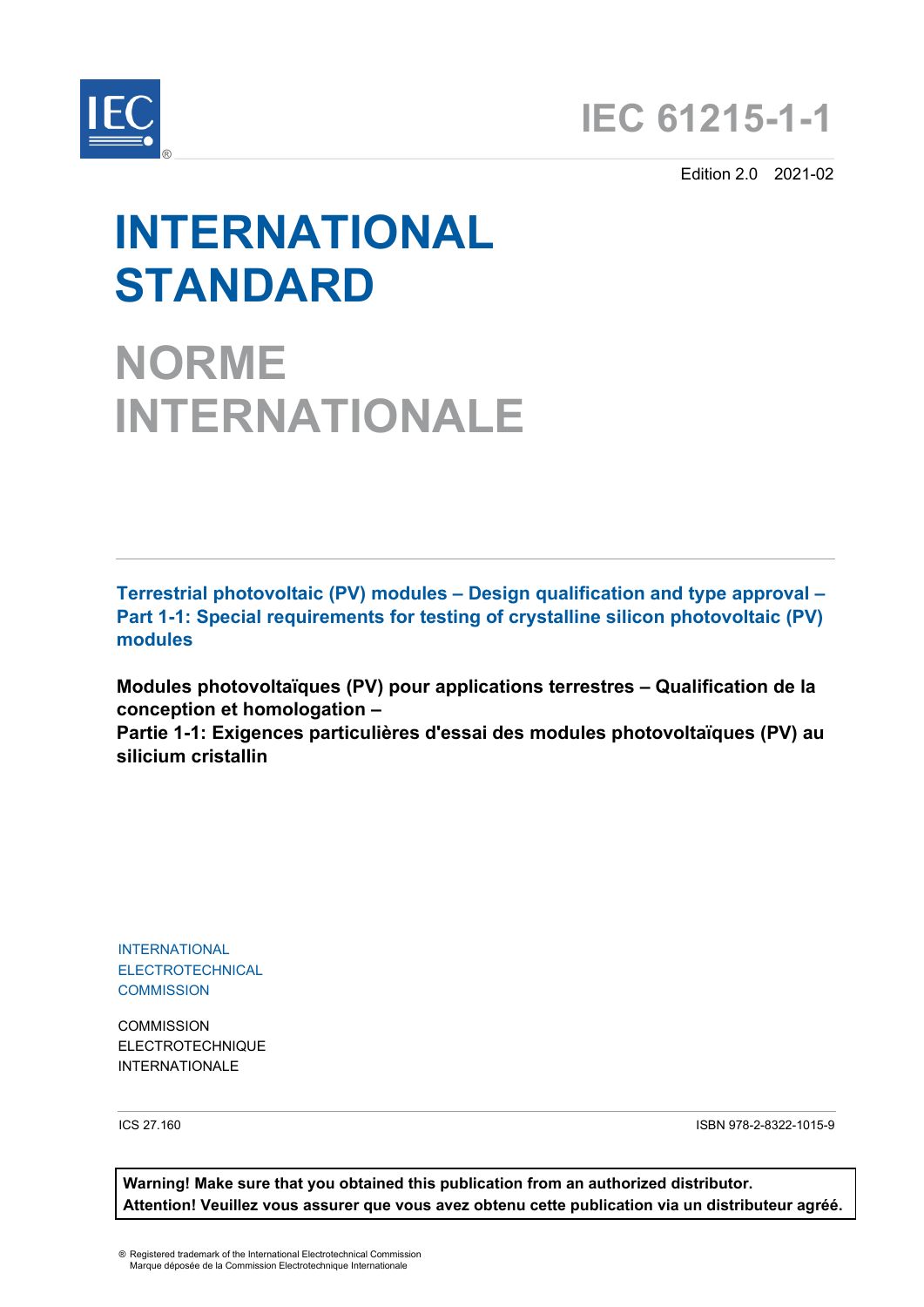# CONTENTS

| 1  |                |  |
|----|----------------|--|
| 2  |                |  |
| 3  |                |  |
| 4  |                |  |
| 5  |                |  |
| 6  |                |  |
| 7  |                |  |
|    |                |  |
| 8  |                |  |
| 9  |                |  |
| 10 |                |  |
| 11 |                |  |
|    | 11.1           |  |
|    | 11.2           |  |
|    | 11.3           |  |
|    | 11.4           |  |
|    | 11.5           |  |
|    | 11.6           |  |
|    | 11.7           |  |
|    | 11.8           |  |
|    | 11.9           |  |
|    | 11.9.1         |  |
|    | 11.9.2         |  |
|    | 11.9.3         |  |
|    | 11.9.4         |  |
|    | 11.9.5         |  |
|    | 11.9.6         |  |
|    |                |  |
|    | 11.11          |  |
|    |                |  |
|    | 11.13<br>11.14 |  |
|    | 11.15          |  |
|    | 11.16          |  |
|    | 11.17          |  |
|    | 11.18          |  |
|    |                |  |
|    | 11.19.1        |  |
|    | 11.19.2        |  |
|    | 11.19.3        |  |
|    | 11.19.4        |  |
|    | 11.19.5        |  |
|    |                |  |
|    |                |  |
|    |                |  |
|    |                |  |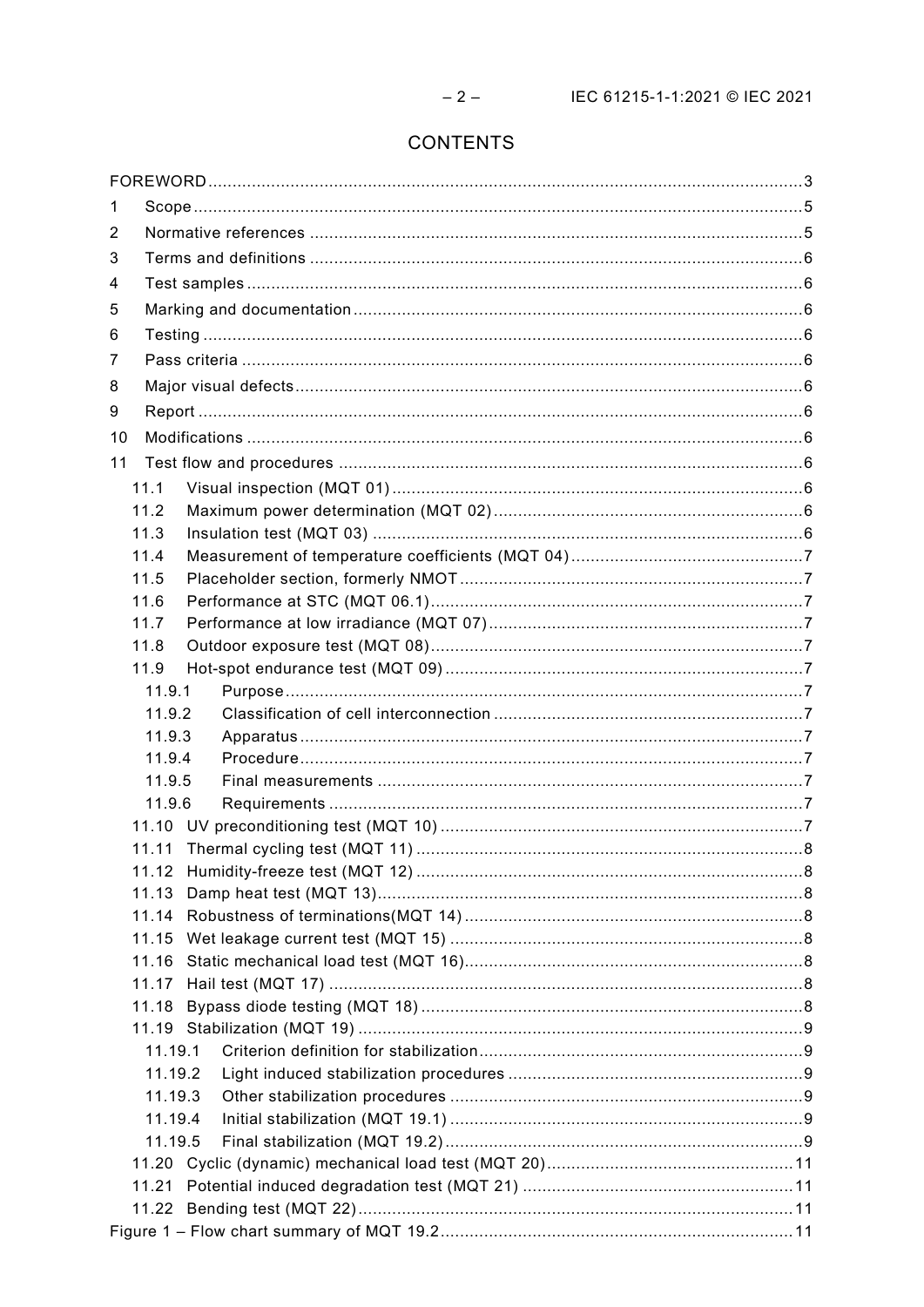#### INTERNATIONAL ELECTROTECHNICAL COMMISSION

\_\_\_\_\_\_\_\_\_\_\_\_

## **TERRESTRIAL PHOTOVOLTAIC (PV) MODULES – DESIGN QUALIFICATION AND TYPE APPROVAL –**

#### **Part 1-1: Special requirements for testing of crystalline silicon photovoltaic (PV) modules**

#### FOREWORD

- <span id="page-2-0"></span>1) The International Electrotechnical Commission (IEC) is a worldwide organization for standardization comprising all national electrotechnical committees (IEC National Committees). The object of IEC is to promote international co-operation on all questions concerning standardization in the electrical and electronic fields. To this end and in addition to other activities, IEC publishes International Standards, Technical Specifications, Technical Reports, Publicly Available Specifications (PAS) and Guides (hereafter referred to as "IEC Publication(s)"). Their preparation is entrusted to technical committees; any IEC National Committee interested in the subject dealt with may participate in this preparatory work. International, governmental and non-governmental organizations liaising with the IEC also participate in this preparation. IEC collaborates closely with the International Organization for Standardization (ISO) in accordance with conditions determined by agreement between the two organizations.
- 2) The formal decisions or agreements of IEC on technical matters express, as nearly as possible, an international consensus of opinion on the relevant subjects since each technical committee has representation from all interested IEC National Committees.
- 3) IEC Publications have the form of recommendations for international use and are accepted by IEC National Committees in that sense. While all reasonable efforts are made to ensure that the technical content of IEC Publications is accurate, IEC cannot be held responsible for the way in which they are used or for any misinterpretation by any end user.
- 4) In order to promote international uniformity, IEC National Committees undertake to apply IEC Publications transparently to the maximum extent possible in their national and regional publications. Any divergence between any IEC Publication and the corresponding national or regional publication shall be clearly indicated in the latter.
- 5) IEC itself does not provide any attestation of conformity. Independent certification bodies provide conformity assessment services and, in some areas, access to IEC marks of conformity. IEC is not responsible for any services carried out by independent certification bodies.
- 6) All users should ensure that they have the latest edition of this publication.
- 7) No liability shall attach to IEC or its directors, employees, servants or agents including individual experts and members of its technical committees and IEC National Committees for any personal injury, property damage or other damage of any nature whatsoever, whether direct or indirect, or for costs (including legal fees) and expenses arising out of the publication, use of, or reliance upon, this IEC Publication or any other IEC Publications.
- 8) Attention is drawn to the Normative references cited in this publication. Use of the referenced publications is indispensable for the correct application of this publication.
- 9) Attention is drawn to the possibility that some of the elements of this IEC Publication may be the subject of patent rights. IEC shall not be held responsible for identifying any or all such patent rights.

International Standard IEC 61215-1-1 has been prepared by IEC technical committee 82: Solar photovoltaic energy systems.

This second edition cancels and replaces the first edition of IEC 61215-1-1, issued in 2016, and constitutes a technical revision.

This edition includes the following significant technical changes with respect to the previous edition:

- a) A cyclic (dynamic) mechanical load test (MQT 20) added.
- b) A test for detection of potential-induced degradation (MQT 21) added.
- c) A bending test (MQT 22) for flexible modules added.
- d) A procedure for stress specific stabilization BO LID (MQT 19.3) added.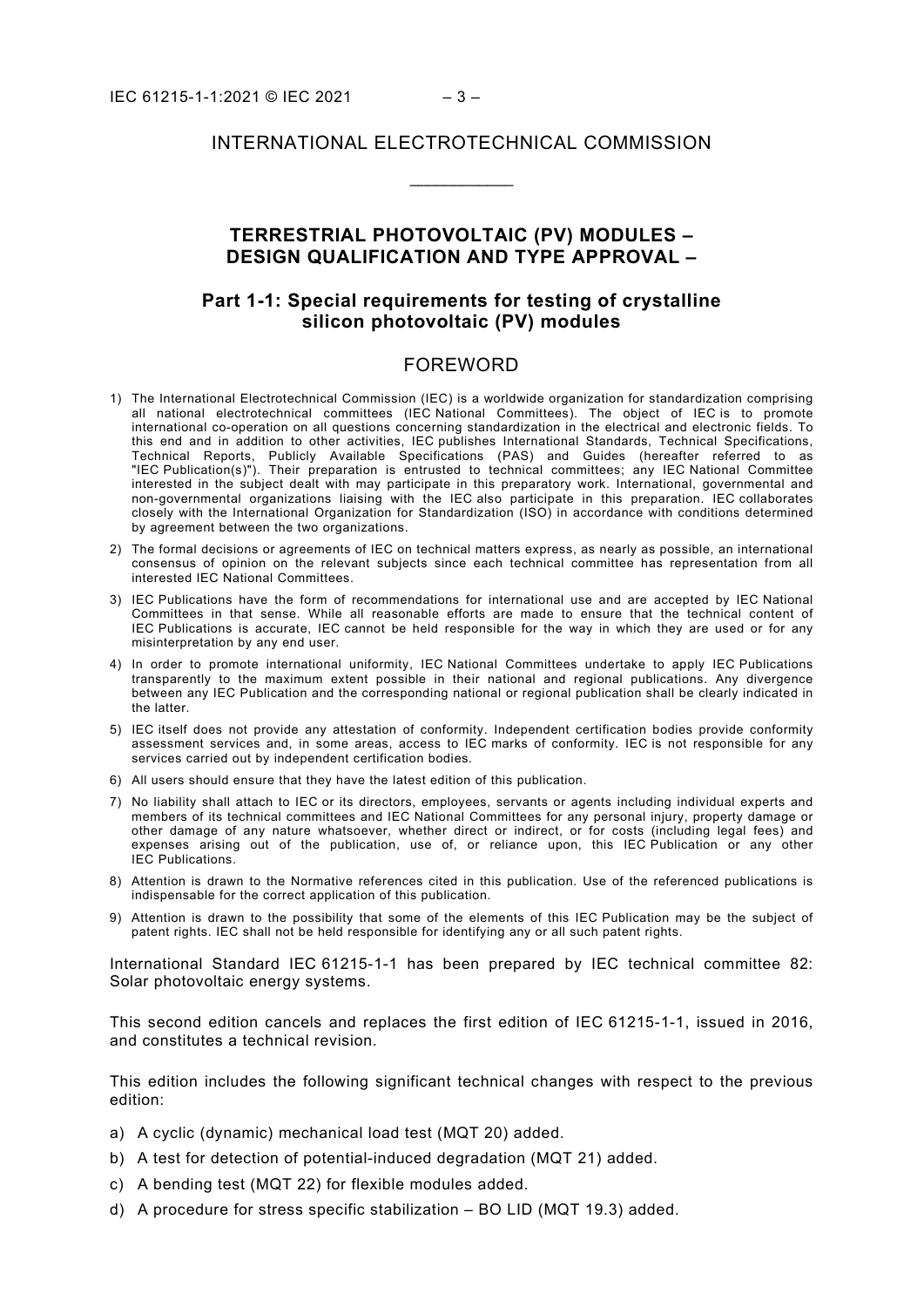e) A final stabilization procedure for modules undergoing PID testing added.

Informative Annex A of IEC 61215-1:2021 explains the background and reasoning behind some of the more substantial changes that were made in the IEC 61215 series in progressing from edition 1 to edition 2.

The text of this International Standard is based on the following documents:

| <b>FDIS</b>  | Report on voting |
|--------------|------------------|
| 82/1824/FDIS | 82/1849/RVD      |

Full information on the voting for the approval of this International Standard can be found in the report on voting indicated in the above table.

This document has been drafted in accordance with the ISO/IEC Directives, Part 2.

This standard is to be read in conjunction with IEC 61215-1:2021 and IEC 61215-2:2021.

A list of all parts in the IEC 61215 series, published under the general title *Terrestrial photovoltaic (PV) modules – Design qualification and type approval*, can be found on the IEC website.

The committee has decided that the contents of this document will remain unchanged until the stability date indicated on the IEC website under "http://webstore.iec.ch" in the data related to the specific document. At this date, the document will be

- reconfirmed,
- withdrawn,
- replaced by a revised edition, or
- amended.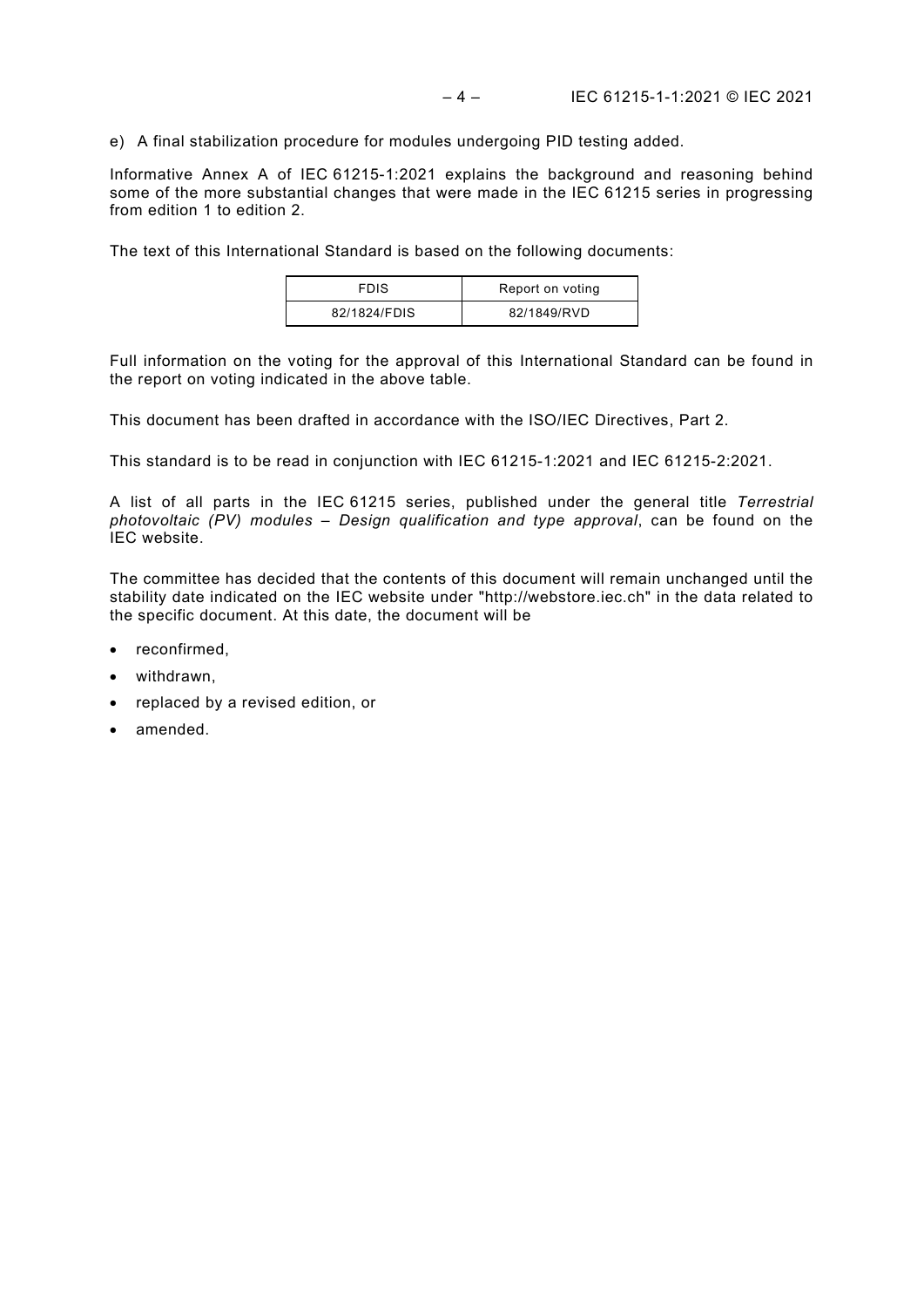## **TERRESTRIAL PHOTOVOLTAIC (PV) MODULES – DESIGN QUALIFICATION AND TYPE APPROVAL –**

# **Part 1-1: Special requirements for testing of crystalline silicon photovoltaic (PV) modules**

#### <span id="page-4-0"></span>**1 Scope**

This document lays down requirements for the design qualification of terrestrial photovoltaic modules suitable for long-term operation in open-air climates. The useful service life of modules so qualified will depend on their design, their environment and the conditions under which they are operated. Test results are not construed as a quantitative prediction of module lifetime. In climates where  $98<sup>th</sup>$  percentile operating temperatures exceed 70 °C, users are recommended to consider testing to higher temperature test conditions as described in IEC TS 63126.

Users desiring qualification of PV products with lesser lifetime expectations are recommended to consider testing designed for PV in consumer electronics, as described in IEC 63163 (under development). Users wishing to gain confidence that the characteristics tested in IEC 61215 appear consistently in a manufactured product may wish to utilize IEC 62941 regarding quality systems in PV manufacturing.

This document is intended to apply to all crystalline silicon terrestrial flat plate modules.

This document does not apply to modules used with concentrated sunlight although it may be utilized for low concentrator modules (1 to 3 suns). For low concentration modules, all tests are performed using the irradiance, current, voltage and power levels expected at the design concentration.

The objective of this test sequence is to determine the electrical characteristics of the module and to show, as far as possible within reasonable constraints of cost and time, that the module is capable of withstanding prolonged exposure outdoors. Accelerated test conditions are empirically based on those necessary to reproduce selected observed field failures and are applied equally across module types. Acceleration factors may vary with product design and thus not all degradation mechanisms may manifest. Further general information on accelerated test methods including definitions of terms may be found in IEC 62506.

Some long-term degradation mechanisms can only reasonably be detected via component testing, due to long times required to produce the failure and necessity of stress conditions that are expensive to produce over large areas. Component tests that have reached a sufficient level of maturity to set pass/fail criteria with high confidence are incorporated into the IEC 61215 series via addition to Table 1 in IEC 61215-1:2021. In contrast, the tests procedures described in this series, in IEC 61215-2, are performed on modules.

This document defines PV technology dependent modifications to the testing procedures and requirements per IEC 61215-1:2021 and IEC 61215-2:2021.

#### <span id="page-4-1"></span>**2 Normative references**

The normative references of IEC 61215-1:2021 and IEC 61215-2:2021 are applicable without modifications.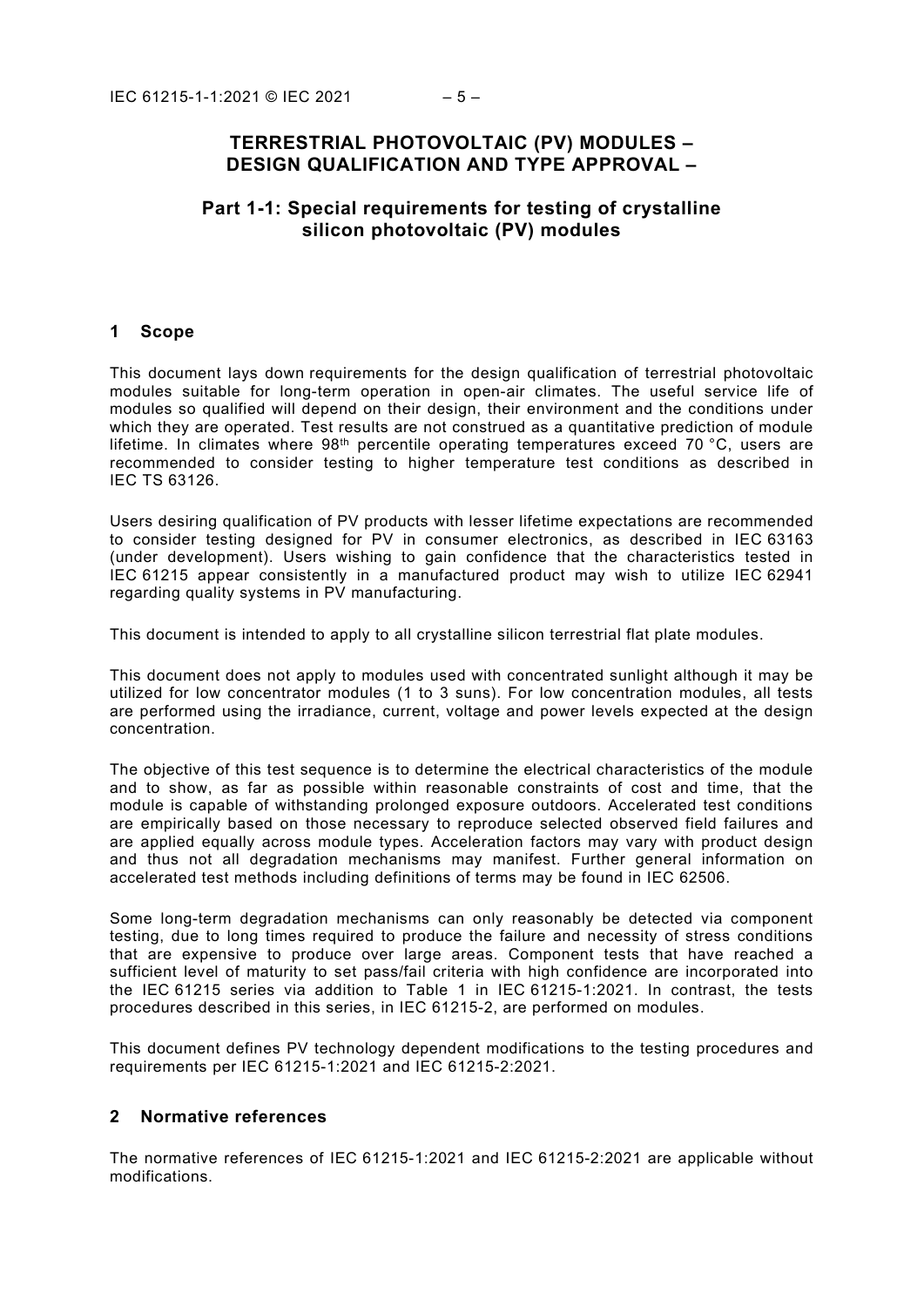# SOMMAIRE

| 1                |  |
|------------------|--|
| 2                |  |
| 3                |  |
| 4                |  |
| 5                |  |
| 6                |  |
| 7                |  |
| 8                |  |
|                  |  |
| 9                |  |
| 10               |  |
| 11               |  |
| 11.1             |  |
| 11.2             |  |
| 11.3             |  |
| 11.4             |  |
| 11.5             |  |
| 11.6             |  |
| 11.7             |  |
| 11.8             |  |
| 11.9             |  |
| 11.9.1           |  |
| 11.9.2<br>11.9.3 |  |
| 11.9.4           |  |
| 11.9.5           |  |
| 11.9.6           |  |
|                  |  |
| 11.11            |  |
|                  |  |
| 11.13            |  |
| 11.14            |  |
| 11.15            |  |
| 11.16            |  |
| 11.17            |  |
| 11.18            |  |
|                  |  |
| 11.19.1          |  |
| 11.19.2          |  |
| 11.19.3          |  |
| 11.19.4          |  |
| 11.19.5          |  |
|                  |  |
| 11.21            |  |
|                  |  |
|                  |  |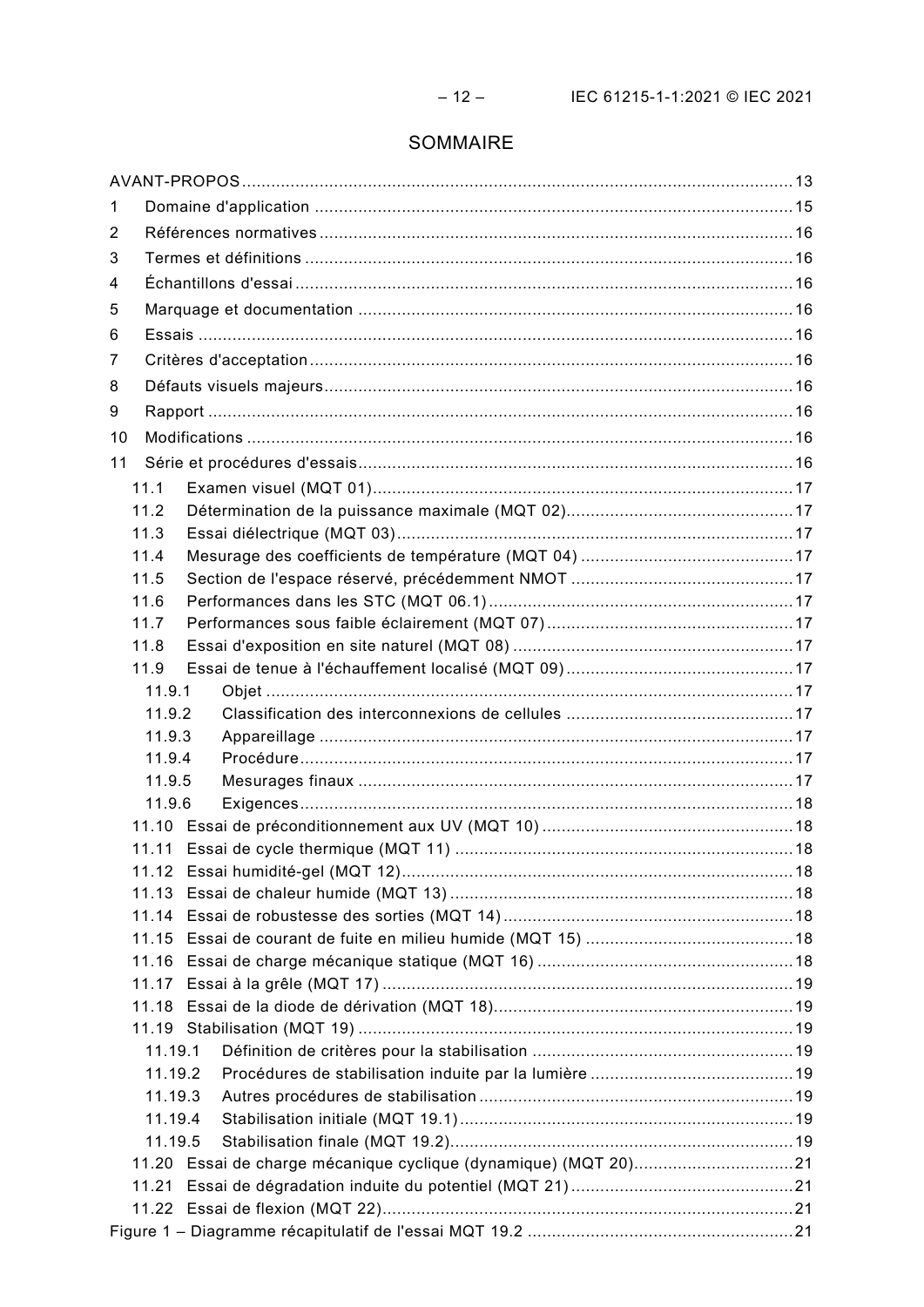#### COMMISSION ÉLECTROTECHNIQUE INTERNATIONALE

\_\_\_\_\_\_\_\_\_\_\_\_

# **MODULES PHOTOVOLTAÏQUES (PV) POUR APPLICATIONS TERRESTRES – QUALIFICATION DE LA CONCEPTION ET HOMOLOGATION –**

### **Partie 1-1: Exigences particulières d'essai des modules photovoltaïques (PV) au silicium cristallin**

#### AVANT-PROPOS

- <span id="page-6-0"></span>1) La Commission Électrotechnique Internationale (IEC) est une organisation mondiale de normalisation composée de l'ensemble des comités électrotechniques nationaux (Comités nationaux de l'IEC). L'IEC a pour objet de favoriser la coopération internationale pour toutes les questions de normalisation dans les domaines de l'électricité et de l'électronique. À cet effet, l'IEC – entre autres activités – publie des Normes internationales, des Spécifications techniques, des Rapports techniques, des Spécifications accessibles au public (PAS) et des Guides (ci-après dénommés "Publication(s) de l'IEC"). Leur élaboration est confiée à des comités d'études, aux travaux desquels tout Comité national intéressé par le sujet traité peut participer. Les organisations internationales, gouvernementales et non gouvernementales, en liaison avec l'IEC, participent également aux travaux. L'IEC collabore étroitement avec l'Organisation Internationale de Normalisation (ISO), selon des conditions fixées par accord entre les deux organisations.
- 2) Les décisions ou accords officiels de l'IEC concernant les questions techniques représentent, dans la mesure du possible, un accord international sur les sujets étudiés, étant donné que les Comités nationaux de l'IEC intéressés sont représentés dans chaque comité d'études.
- 3) Les Publications de l'IEC se présentent sous la forme de recommandations internationales et sont agréées comme telles par les Comités nationaux de l'IEC. Tous les efforts raisonnables sont entrepris afin que l'IEC s'assure de l'exactitude du contenu technique de ses publications; l'IEC ne peut pas être tenue responsable de l'éventuelle mauvaise utilisation ou interprétation qui en est faite par un quelconque utilisateur final.
- 4) Dans le but d'encourager l'uniformité internationale, les Comités nationaux de l'IEC s'engagent, dans toute la mesure possible, à appliquer de façon transparente les Publications de l'IEC dans leurs publications nationales et régionales. Toutes divergences entre toutes Publications de l'IEC et toutes publications nationales ou régionales correspondantes doivent être indiquées en termes clairs dans ces dernières.
- 5) L'IEC elle-même ne fournit aucune attestation de conformité. Des organismes de certification indépendants fournissent des services d'évaluation de conformité et, dans certains secteurs, accèdent aux marques de conformité de l'IEC. L'IEC n'est responsable d'aucun des services effectués par les organismes de certification indépendants.
- 6) Tous les utilisateurs doivent s'assurer qu'ils sont en possession de la dernière édition de cette publication.
- 7) Aucune responsabilité ne doit être imputée à l'IEC, à ses administrateurs, employés, auxiliaires ou mandataires, y compris ses experts particuliers et les membres de ses comités d'études et des Comités nationaux de l'IEC, pour tout préjudice causé en cas de dommages corporels et matériels, ou de tout autre dommage de quelque nature que ce soit, directe ou indirecte, ou pour supporter les coûts (y compris les frais de justice) et les dépenses découlant de la publication ou de l'utilisation de cette Publication de l'IEC ou de toute autre Publication de l'IEC, ou au crédit qui lui est accordé.
- 8) L'attention est attirée sur les références normatives citées dans cette publication. L'utilisation de publications référencées est obligatoire pour une application correcte de la présente publication.
- 9) L'attention est attirée sur le fait que certains des éléments de la présente Publication de l'IEC peuvent faire l'objet de droits de brevet. L'IEC ne saurait être tenue pour responsable de ne pas avoir identifié de tels droits de brevets et de ne pas avoir signalé leur existence.

La Norme internationale IEC 61215-1-1 a été établie par le comité d'études 82 de l'IEC: Systèmes de conversion photovoltaïque de l'énergie solaire.

Cette deuxième édition annule et remplace la première édition de l'IEC 61215-1-1, parue en 2016. Cette édition constitue une révision technique.

Cette édition inclut les modifications techniques majeures suivantes par rapport à l'édition précédente:

- a) ajout d'un essai de charge mécanique (dynamique) cyclique (MQT 20);
- b) ajout d'un essai de dégradation induite du potentiel (MQT 21);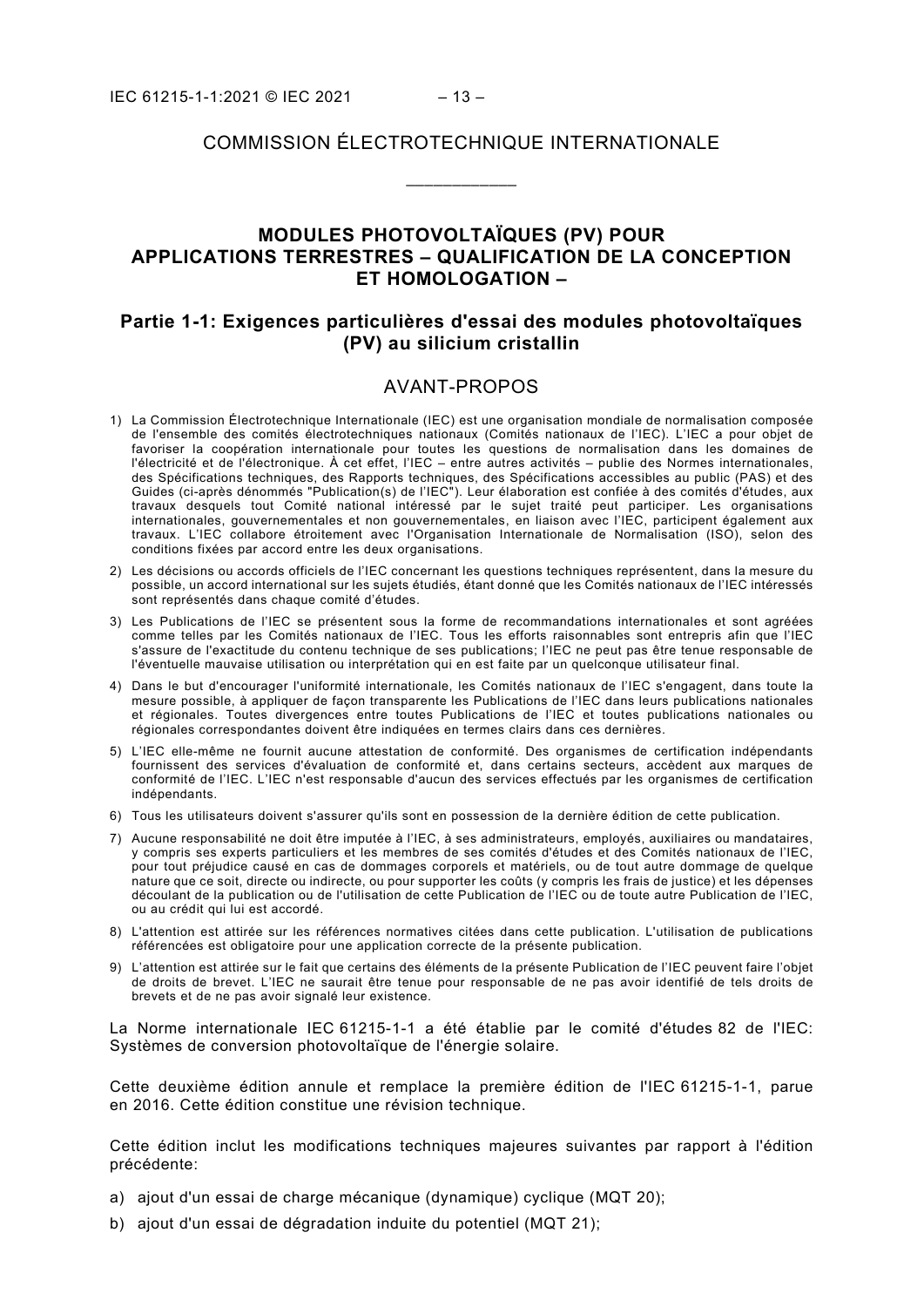- c) ajout d'un essai de flexion (MQT 22) dédié aux modules souples;
- d) ajout d'une procédure de stabilisation spécifique aux contraintes BO LID (MQT 19.3);
- e) ajout d'une procédure de stabilisation finale pour les modules soumis à l'essai PID.

L'Annexe informative A de l'IEC 61215-1:2021 explique le contexte et le raisonnement qui justifient certaines modifications les plus importantes apportées à la série IEC 61215 dans l'évolution de l'édition 1 à l'édition 2.

La présente version bilingue (2021-08) correspond à la version anglaise monolingue publiée en 2021-02.

La version française de cette norme n'a pas été soumise au vote.

Le présent document a été rédigé selon les Directives ISO/IEC, Partie 2.

La présente norme doit être utilisée conjointement avec l'IEC 61215-1:2021 et l'IEC 61215- 2:2021.

Une liste de toutes les parties de la série IEC 61215, publiées sous le titre général *Modules photovoltaïques (PV) pour applications terrestres – Qualification de la conception et homologation,* peut être consultée sur le site web de l'IEC.

Le comité a décidé que le contenu du présent document ne sera pas modifié avant la date de stabilité indiquée sur le site web de l'IEC sous "http://webstore.iec.ch" dans les données relatives au document recherché. À cette date, le document sera

- reconduit,
- supprimé,
- remplacé par une édition révisée, ou
- amendé.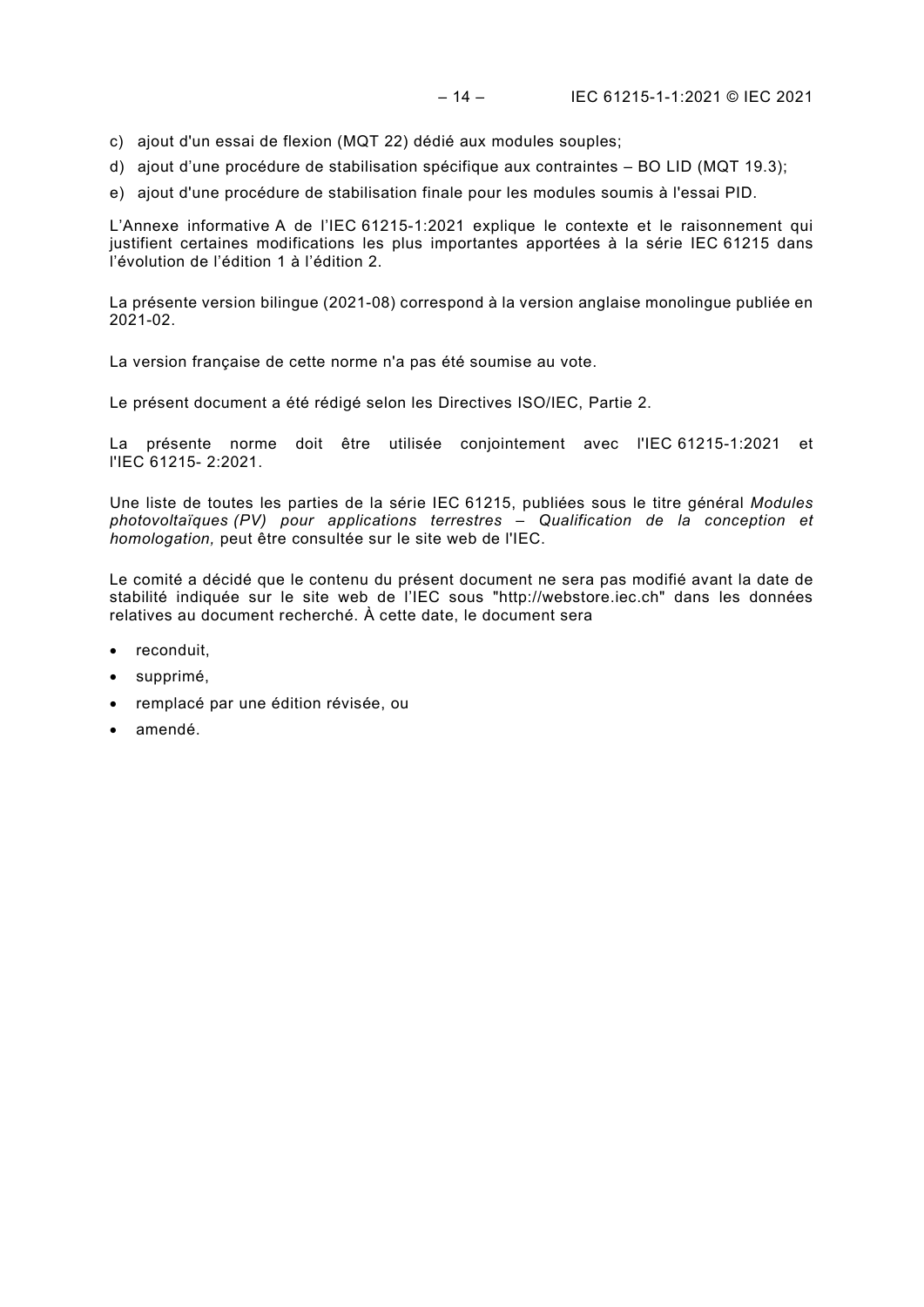# **MODULES PHOTOVOLTAÏQUES (PV) POUR APPLICATIONS TERRESTRES – QUALIFICATION DE LA CONCEPTION ET HOMOLOGATION –**

# **Partie 1-1: Exigences particulières d'essai des modules photovoltaïques (PV) au silicium cristallin**

#### <span id="page-8-0"></span>**1 Domaine d'application**

Le présent document établit les exigences pour la qualification de la conception des modules photovoltaïques (PV) pour applications terrestres adaptés à une utilisation de longue durée dans les climats à l'air libre. La durée de vie utile des modules ainsi qualifiés dépend de leur conception, de leur environnement et de leurs conditions de fonctionnement. Les résultats d'essai ne sont pas considérés comme une prévision quantitative de la durée de vie des modules. Sous des climats pour lesquels les températures de fonctionnement du 98e percentile dépassent 70 °C, il est recommandé aux utilisateurs d'envisager d'effectuer des essais dans des conditions d'essai à des températures plus élevées telles que décrites dans l'IEC TS 63126.

Il est recommandé aux utilisateurs qui souhaitent qualifier des produits PV ayant une durée de vie moins longue d'envisager des essais conçus pour des produits PV utilisés dans l'électronique grand public, comme cela est spécifié dans l'IEC 63163 (en cours d'élaboration). Les utilisateurs qui souhaitent être assurés qu'un produit fabriqué présente de manière cohérente les caractéristiques soumises aux essais dans le cadre de l'IEC 61215 peuvent vouloir utiliser l'IEC 62941 relative aux systèmes de qualité pour la fabrication des modules photovoltaïques (PV).

Le présent document est destiné à s'appliquer à tous les modules à plaque plane au silicium cristallin pour applications terrestres.

Le présent document ne s'applique pas aux modules utilisés avec un ensoleillement intense, même s'il peut être utilisé pour les modules à faible concentration (ensoleillement 1 à 3). Pour les modules à faible concentration, tous les essais sont réalisés en utilisant les niveaux d'éclairement, de courant, de tension et de puissance prévus à la concentration théorique.

Cette séquence d'essai est destinée à déterminer les caractéristiques électriques du module et de démontrer, dans toute la mesure du possible et avec des contraintes de coût et de temps raisonnables, que le module est capable de supporter une exposition prolongée en site naturel. Les conditions d'essais accélérés sont fondées de manière empirique sur les conditions nécessaires pour reproduire les défaillances sur site observées sélectionnées et sont appliquées de manière égale aux types de modules. Les facteurs d'accélération peuvent varier avec la conception du produit et ainsi les mécanismes de dégradation peuvent ne pas tous se produire. D'autres informations générales concernant les méthodes d'essais accélérés, y compris les définitions des termes, peuvent être consultées dans l'IEC 62506.

Certains mécanismes de dégradation de longue durée ne peuvent être raisonnablement détectés que par des essais de composants, en raison des longs délais exigés pour produire la défaillance et de l'existence nécessaire de conditions de contrainte dont la réalisation est coûteuse sur de grandes surfaces. Les essais de composants qui ont atteint un niveau de maturité suffisant pour établir des critères d'acceptation/refus en toute fiabilité sont intégrés dans la série IEC 61215 par le biais d'un ajout dans le Tableau 1 de l'IEC 61215-1:2021. En revanche, les procédures d'essai décrites dans cette série - IEC 61215-2 - sont réalisées sur des modules.